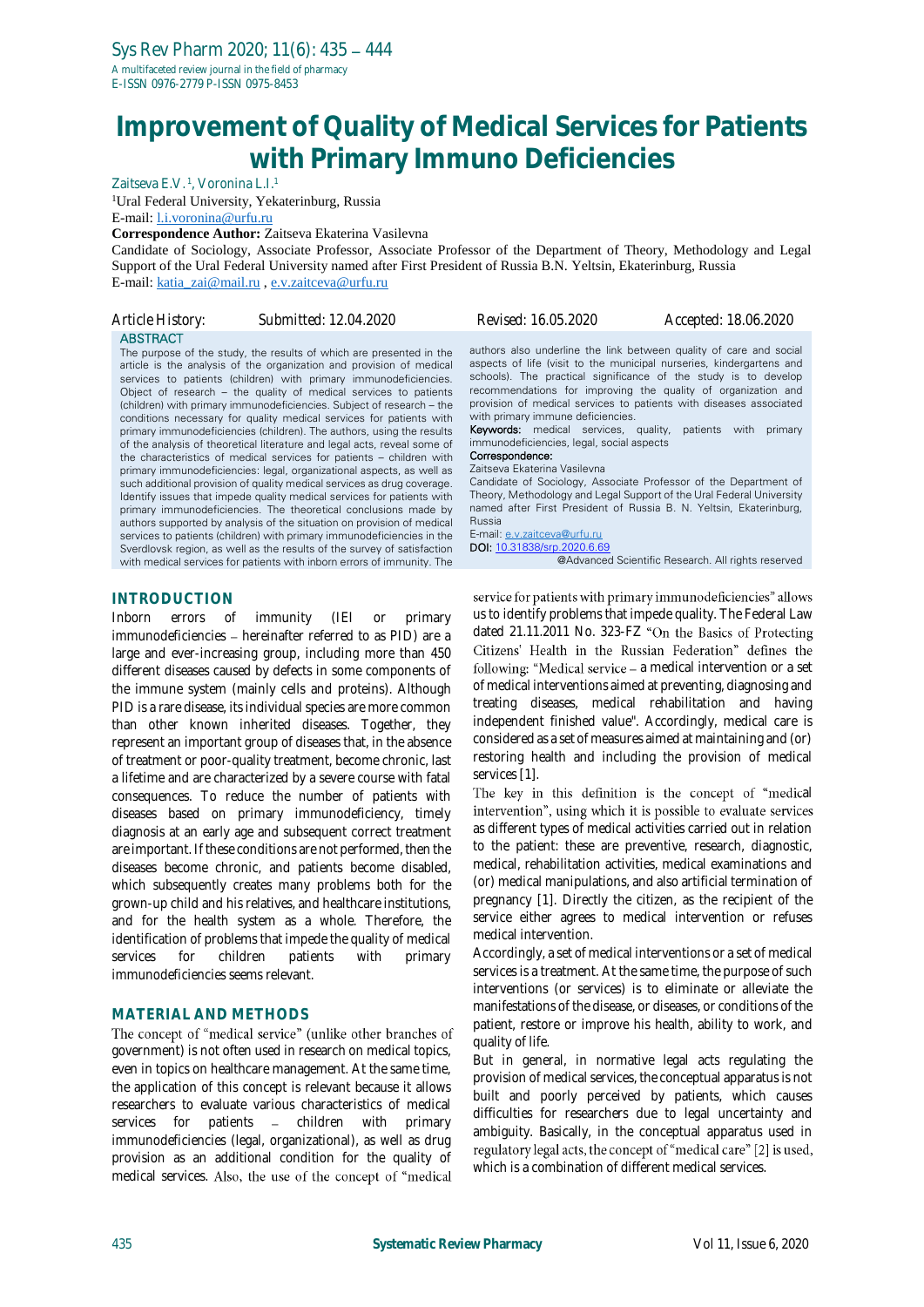The medical service, despite its specifics, nevertheless, has common aspects with other types of services. So, the following definition of a service is presented in the text of the National Standard of the Russian Federation: it is the result of direct interaction between the contractor and the consumer, as well as the contractor's own activities to satisfy the needs of the service consumer [3]. A medical service is classified as a socio-cultural (intangible) service, and the patient is considered as a consumer, customer, and user of services.

The application of all-Union State Standard 150 9000 gives reason to consider the provision of services as an action (or a set of actions), as a process or a set of separate stages for the implementation of which resources are required, compliance with the technological process of execution, control, evaluation of results (result and service process).

The most well-established concept of service quality is as follows: it is a set of characteristics of a service that determine its ability to satisfy the set or expected needs of a consumer. At the heart of any service is the principle of priority of the needs and interests of the customer. A similar principle defines the basic requirement for the provision of medical services: this is the priority of the interests of patients. Methods used in the study:

1) system analysis, which includes the study of the elements of the health care system: this is a service and its quality characteristics; conditions necessary for the provision of services (legal, organizational, personnel, financial; additional conditions  $-$  drug provision);

2) the sociological method, namely, a survey using a written questionnaire. Answers from respondents-parents with<br>children with diseases caused by primary diseases caused by primary immunodeficiencies - reveal problems that reduce the quality of service for this group of patients. Theoretical conclusions about systemic problems (organizational and regulatory) are confirmed by the results of a sociological study conducted by the authors of the article in the Sverdlovsk region, where the number of patients with orphan diseases is 483 people, including 332 children. 56 parents of children and adult patients with primary immunodeficiency living in the Sverdlovsk region (Russia) were interviewed. Respondents were asked questions, the answers to which allowed clarifying the organizational and legal problems that exist in the health system and reduce the quality of the services for the diagnosis and support of patients with primary immunodeficiencies.

#### Results and discussion

The discourse of quality of medical services is broad and raises serious scientific discussion. The concept of "quality of care" is a very complex construct. In addition to monitoring compliance with standards, is important the quality of health services to the needs and expectations of patients [4]. Analyze the extent to which medical services have the necessary characteristics, and thus how the quality of services meets the needs of patients with illnesses on the basis of identified primary immunodeficiency. First of all, according to the Federal law No. 323-FZ and articles, in particular, the recognition, observance and protection of the rights of citizens to medical assistance in accordance with the generally recognized principles and norms of international

law. This right is specified by Decree of the Government of the Russian Federation No. 403 of 26.04.2012, in accordance with which information about a patient with an orphan disease, is included in regional registers. Then formed the Federal register of persons suffering from life-threatening and chronic progressive rare (orphan) diseases, leading to reduced life expectancy of citizens or their disability [5]. The quality management of the register indirectly affects the quality of subsequent medical services for this category of patients. It means that the contents of the register reflect all the information required by regulation [6], on the basis of which made medical decisions about treatment, prescription drugs and so on. In regions of highly qualified specialists (allergists, immunologists, etc.) keep such registers.

Thanks to the maintenance of the register, conditions are created to ensure such characteristics of medical services as targeting and personification. So, when maintaining the register, personified data on the needs of a particular patient in drugs are necessarily generated.

In the constituent entities of the Russian Federation, executive bodies of state authority in the field of health care must approve the relevant Procedures, the application of which allows providing citizens living in a particular region with medicines and specialized medical nutrition products at the expense of regional budgets. In the event of a conflict caused by difficulties in the provision of drugs, the information in the register can always clarify the legitimacy of the claims of the parties (patients or their representatives and health facilities).

The next characteristic of medical services for patients with PID-based diseases is accessibility. For such patients, a complex of medical manipulations (or medical services), including diagnosis, genetic counseling and treatment, including immunoglobulin replacement therapy, bone marrow transplantation, hematopoietic stem cells and gene therapy, can be provided by medical institutions of levels II and III [7]. That is why in each region they develop the Procedure for the provision of medical care to patients with diseases based on PID, including high-tech, in specialized medical institutions. Undoubtedly, the existence of Article 34, which gives the concept of "specialized", "high-tech medical care", is undoubtedly a positive point, since it allows a differentiated approach to assessing the quality of both different types of care and the services that are their integral component. "

1. Specialized medical care is provided by specialists-doctors and includes the prevention, diagnosis and treatment of diseases and conditions (including during pregnancy, childbirth and the postpartum period) that requiring the use of special methods and sophisticated medical technologies, as well as medical rehabilitation.

2. Specialized medical care is provided in stationary conditions and in a day hospital.

3. High-tech medical care, which is part of specialized medical care, includes the use of new complex and (or) unique treatment methods, as well as resource-intensive treatment methods with scientifically proven effectiveness, including cell technology, robotic technology, information technology and genetic methods engineering developed on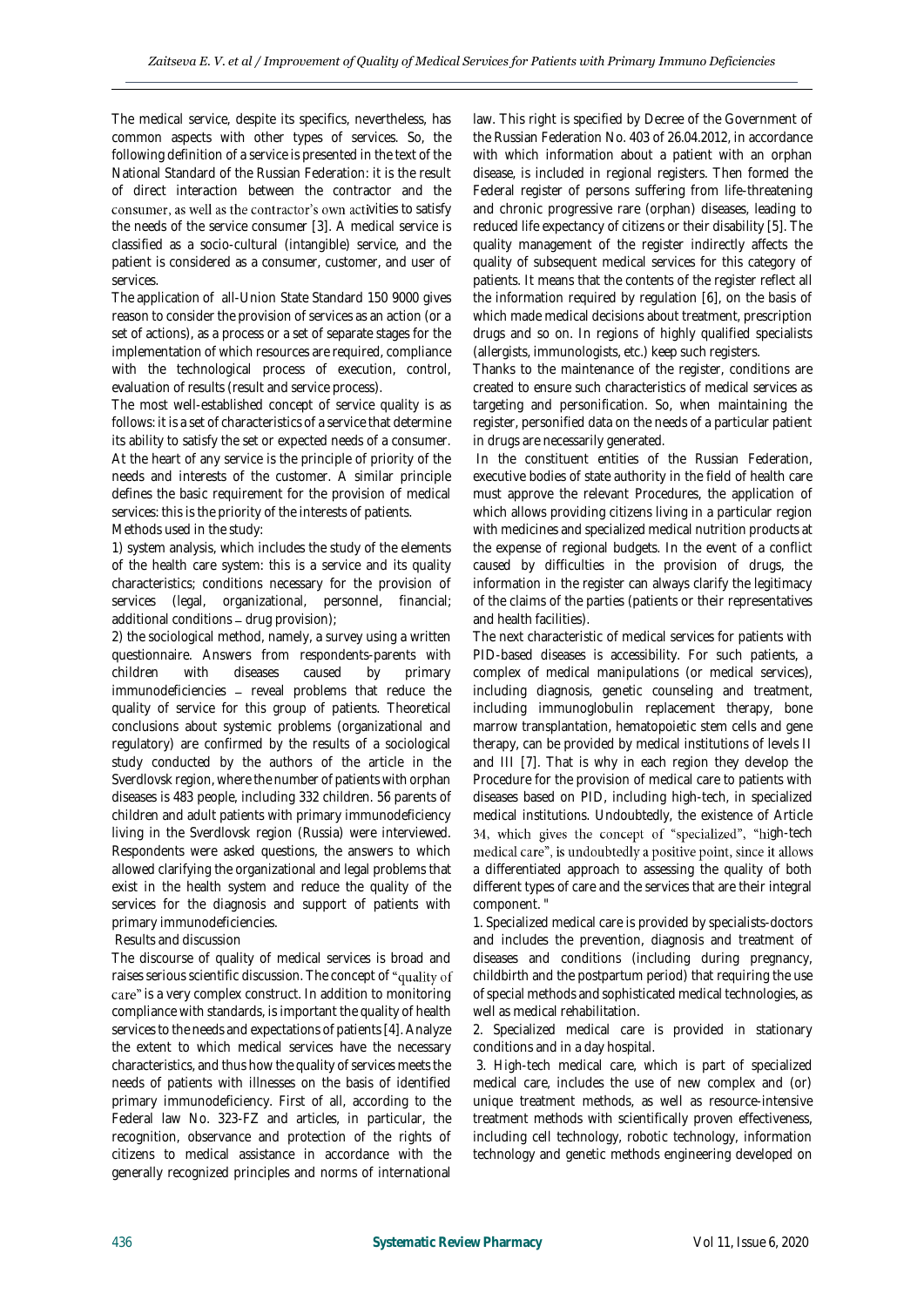the basis of the achievements of medical science and related branches of science and technology "[1].

The regional strategy for the provision of medical services allows to systematically satisfy the diverse needs of people with orphan and chronic diseases and disabilities. Regional models of care have important implications for people with these diseases. However, ethical issues related to orphan diseases, disability and regionalization are just begin to study [8; 9]. To establish the sequence of actions of doctors in each region, a procedure is being developed for providing medical care to patients with any disease, including diseases associated with PID. As a rule, the contents of this document include the following items: conditions and form of care, average duration of treatment, list of diagnostic and treatment services, content of drug therapy, criteria for the effectiveness of treatment. Also in such a document indicate the name of medical institutions located on the territory of a particular subject of the Russian Federation, where they can provide the necessary type of care for this category of patients. An example is the document developed in the Sverdlovsk region [7]. By purpose, this type of document is similar to the administrative regulation of public services.

According to experts, for the treatment of children-patients with diseases caused by inborn errors of the immune system, or primary immunodeficiency, are needed immunology and permanent locations for therapy, which, unfortunately, do not exist in many municipal hospitals, is the only regional children's hospitals. Note that ensuring this condition is one of the challenges in the modernization of primary health care, namely, providing access to primary health care as close to its place of residence or training. However, there remain the questions of organization of medical services, implementation of funding hospitals receiving patients with orphan diseases that require expensive treatment, this problem is relevant for other countries [10].

Further, any medical service should be provided through the application of specific standards of medical care. The standard establishes General provisions for the development of clinical recommendations (treatment protocols) that determine the volume and quality of rendering medical assistance to the patient with specific disease, with a with a specific syndrome or in specific clinical situation. To some extent, the purpose of this kind of standard can be compared with the administrative standard for the organization and provision of public services, namely, the determination of volume and quality indicators. But for the analyzed categories of patients there is no standard of primary health care for disease caused by human immunodeficiency virus (HIV), although these standards are for adults [11].

In general, it can be recognized that the basic conditions are created to provide medical care and, accordingly, the provision of medical services for the analyzed category of patients. But, according to some experts, despite the large organizational, legislative work to provide medical care to patients with orphan diseases, in particular patients with PID, there is currently no concept for the further development of this branch of medicine [12].

There are certain reasons for this judgment. Most nosologies are not included in the list of orphan diseases, which allows, unfortunately, to state that at present there is no proper state support for patients with PID. This problem is also considered by other researchers, for example, in China, a list of 121 orphan diseases has been compiled, but the system of providing social security and the provision of medical services is not yet ideal due to problems of diagnosis and the correct classification of diseases, also [13].

Assessment of patients health care provided allows you to draw a picture of the real situation in the healthcare system. Of course, there is the relationship between quality of care and patient satisfaction [14]. Many patients believe that their participation in the polls will lead to changes in the quality of health services and improving the quality of medical services [15].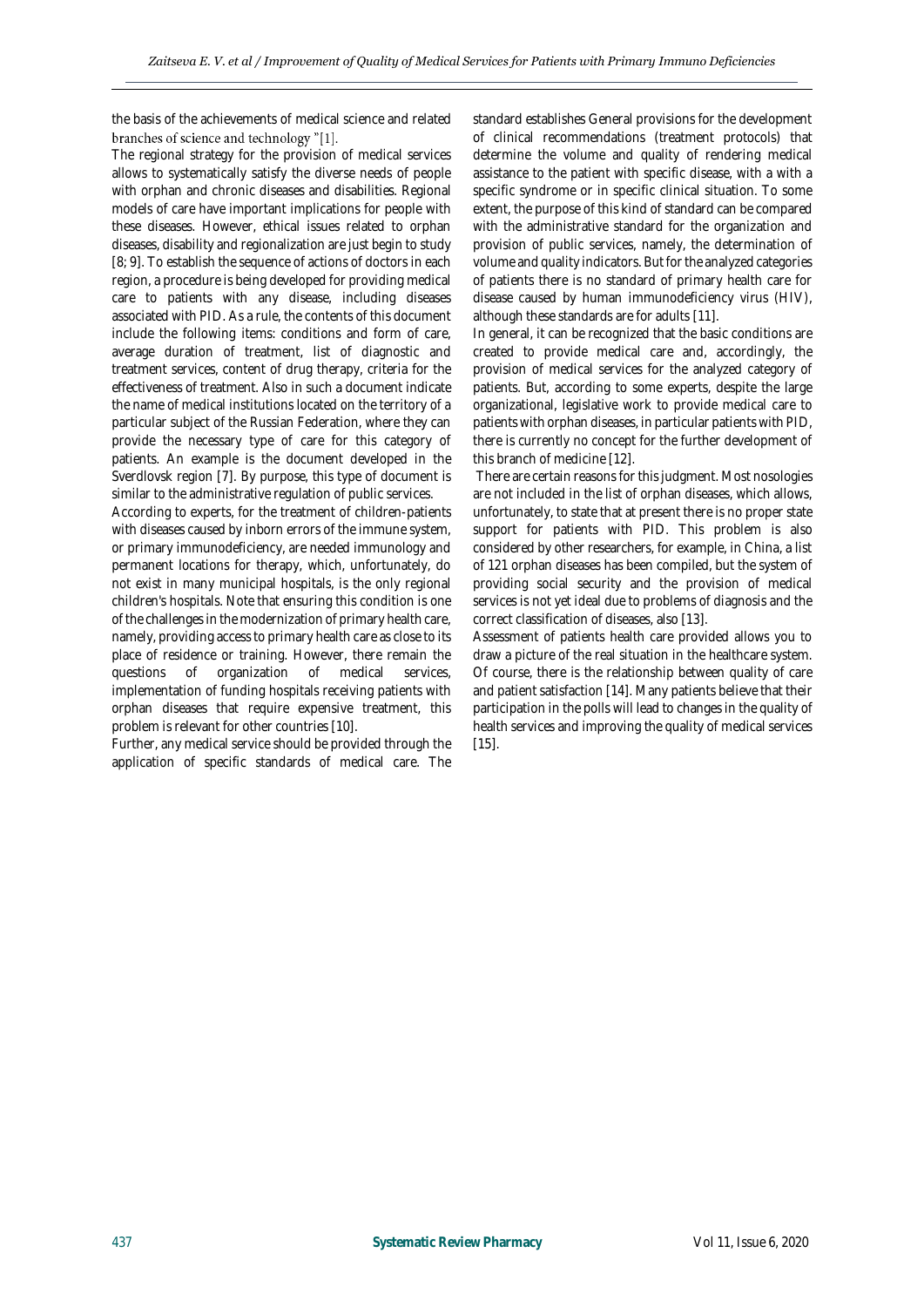

**Fig. 1:** Satisfaction level of substitution therapy patients (Represented by the parents of minor patients)

In the application study, we attempted to identify the level of satisfaction of patients with PID (or inborn errors of  $immu$ ity, then  $-$  IEI) various medical services in the process of obtaining replacement therapy. Integral evaluation made up 4.49 points. Informants dissatisfied with many parameters, but especially in the quality of service (3.99 points). This figure is slightly asymmetrically reflects the other indicators listed in figure 1. Respondents put a higher estimate for the other components of medical services. However, the lack of coordination between physicians and untimely provision of medical services, the lack of a unified centre of rendering of services in medical support, duration of waiting in a queue or necessary medications reduce patients ' satisfaction with these services. Key causes of dissatisfaction in a variety of medical services is determined by the following important parameters. It is the timeliness of

the provision of services: if the service is provided very late, that time has already been lost, timely treatment is not started, it creates a threat to health. Further, this long waiting lines or long waiting period for results, which further exacerbates the situation. Here's the overall evaluation of satisfaction with the service: if the service is not effective, then the patient or his representative is wasted time, money and sometimes disappointing, overall results, similar to ours we see in other studies [16].

In most medical institutions, for example, in the Sverdlovsk region, there are no permits for the use of high-tech care in the treatment of patients with PID (taking tablets or an intravenous drug), which they can receive only in level 4-5 institutions, immunology departments that have permission to use specific preparations. It should be note, that specialized units are not exist in every subject of the Russian Federation.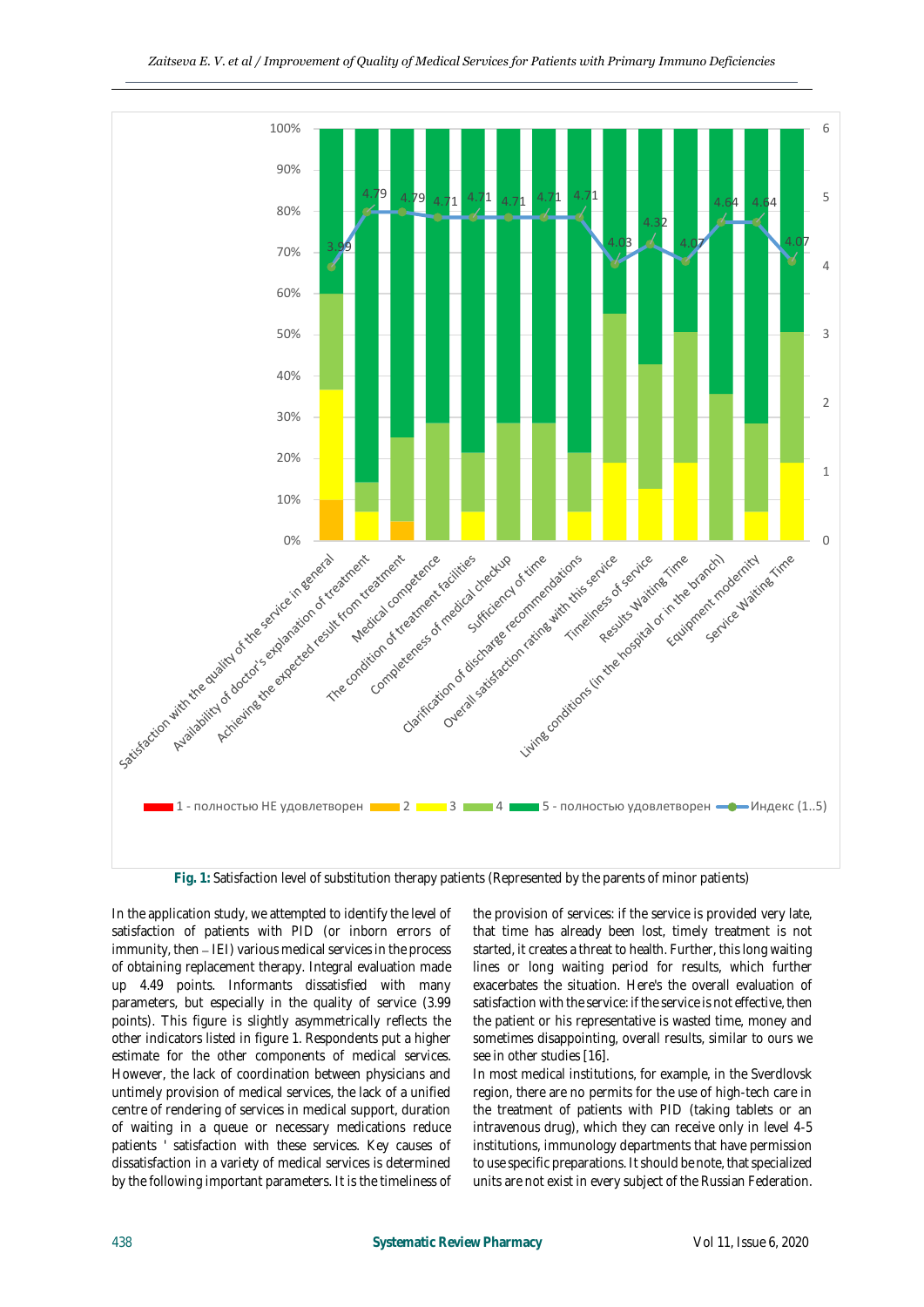Also in this study, the opinion of the respondents on the basis of which medical institution assist should be provided, respectively, open immunology departments, create permanent places for substitution therapy, infectious boxes for planned therapy. At the same time, the respondents' opinions were clarified according to three parameters: type of institution, specialization of the department, and geographical location.

According to informants, it is necessary to open immunology departments and create permanent places for substitution therapy at the city or district level, a department, perhaps in the form of a hospital or an outpatient institution, specializing in general therapy.

We found that the opinion of respondents depends on their place of residence. So, respondents from Yekaterinburg equally prefer both outpatient clinics and hospitals, while residents of the region often prefer to receive substitution therapy in hospitals (72.7%). This is due to the fact that in a situation with a day hospital, patients living in the region will have to solve problems with living in the regional center or transport in order to get to the house and back, given that the area of the Sverdlovsk region is almost equal to the area of some European states. If necessary, other prohibitively heavy expenses for treatment, food necessary for patients with PID (IEI), receiving services in a hospital is unacceptable.

The answers of residents of Yekaterinburg and the region to the question on the level of specialization are equally symmetrical, 70% each: residents of the capital of the Urals for diagnostic specialization and general therapy, representatives of provincial cities - for general therapy. Regarding the opening of infectious boxes for planned therapy, the respondents do not have a consolidated opinion: the largest percentage of respondents (39.1%) think that it is better to open such boxes at the city hospital.

The survey included questions on provision of medicines. The developers of the questionnaire took into account the following circumstances. In the health care system of the Russian Federation there is no single standard treatment of patients whose diseases are due to PID. Accordingly, the territorial funds of obligatory medical insurance (further-TFOMI) in some regions pay for the purchase of specific health care institutions essential drugs or compensate the expenses of parents who purchase these necessary drugs. And in other regions TFOMI refuse such actions. Such actions of TFOMI are only a consequence of the fact that, in accordance with Federal law No. 323-FZ (article 16, paragraph 10, 44, 83 n. 9) providing citizens with drugs intended for the treatment of diseases included in the List of life-threatening and chronic progressive rare diseases, leading to reduced life expectancy of a citizen or disability should be funded at the expense of means of budgets of subjects of the Russian Federation [1]. These guarantees and commitments specified by Government Decree of 18 October 2013 № 932 "On the programme of state guarantees of free rendering to citizens of medical care for 2014 and the planning period of 2015 and 2016". So, in the text of the resolution stated that at the expense of budgetary appropriations of budgets of constituent entities of the Russian Federation providing citizens duly registered on the territory of the Russian Federation of pharmaceuticals for the treatment of diseases

included in the life-threatening and chronic progressive rare (orphan) diseases, leading to reduced life expectancy of the citizen or his disability [17]. But the conditions for the implementation of such rights at the level of constituent entities of the Russian Federation is not provided: the cost of drugs for the treatment of orphan diseases is not provided in the total amount of funds for financing of health organizations. This leads to a serious problem.

We also need specific conditions for the administration of drugs, which is also established by the standard: under the supervision of a doctor or direct administration by a qualified, specially trained employee (in a medical institution), as well as compliance with special storage conditions of the drug. To ensure these conditions, patients are sent to inpatient departments of medical organizations or day care units [18]. In a situation where there are a minimum number of such inpatient departments or outpatient departments, their geographical remoteness from the place of residence of patients, organizational problems arise that also reduce the quality of medical services.

The researchers also tested the following hypothesis: despite the fact that in some constituent entities of the Russian Federation legislative and executive authorities are making efforts to provide the necessary medical care for patients with rare diseases, in Russia as a whole, to ensure the existing need for treatment in the required volumes only at the expense of regional budgets does not seem possible. Therefore, the proportion of patients provided with medications and medical nutrition products necessary for medical reasons (from the number officially registered in the Register) for individual nosologies ranges from an average of 33% to 90% [19].

Accordingly, the researchers found out from the survey the extent to which patients were provided with the necessary medicines; what medicines are missing. The results of the study allow the following conclusion. According to respondents, the degree of provision of patients with PID (IEI) with the necessary medications and drugs must be much more better. Thus, less than a third of families (28.1%) are fully provided with medicines and drugs. Almost a third of respondents (31.3%) indicated that their families were provided with only some drugs.

Of the 24 possible nosologies in individuals with PID, 22 nosologies exist in the regional segment of the Federal Register. Moreover, there is an increase in the number of patients with these diseases. So, over the seven months of 2013, another category was added to the list of nosologies, respectively, the number of patients who require drug therapy has increased (108 patients, of which children  $-64$ people, adults 44 people). The average cost of a prescription for an orphan drug is 204,167.1 rubles. [20].

It should be noted that the residents of Yekaterinburg are better provided with the necessary drugs than the residents of the region. If the informants of Yekaterinburg noted that they are fully provided in 38.9% of cases, then the residents of the region – only in 10%. Also, the availability of drugs is affected by income – the higher the income, the better (according to informants) they are provided with the necessary medicines and drugs (Figure 2). Thus, the hypothesis of the study of a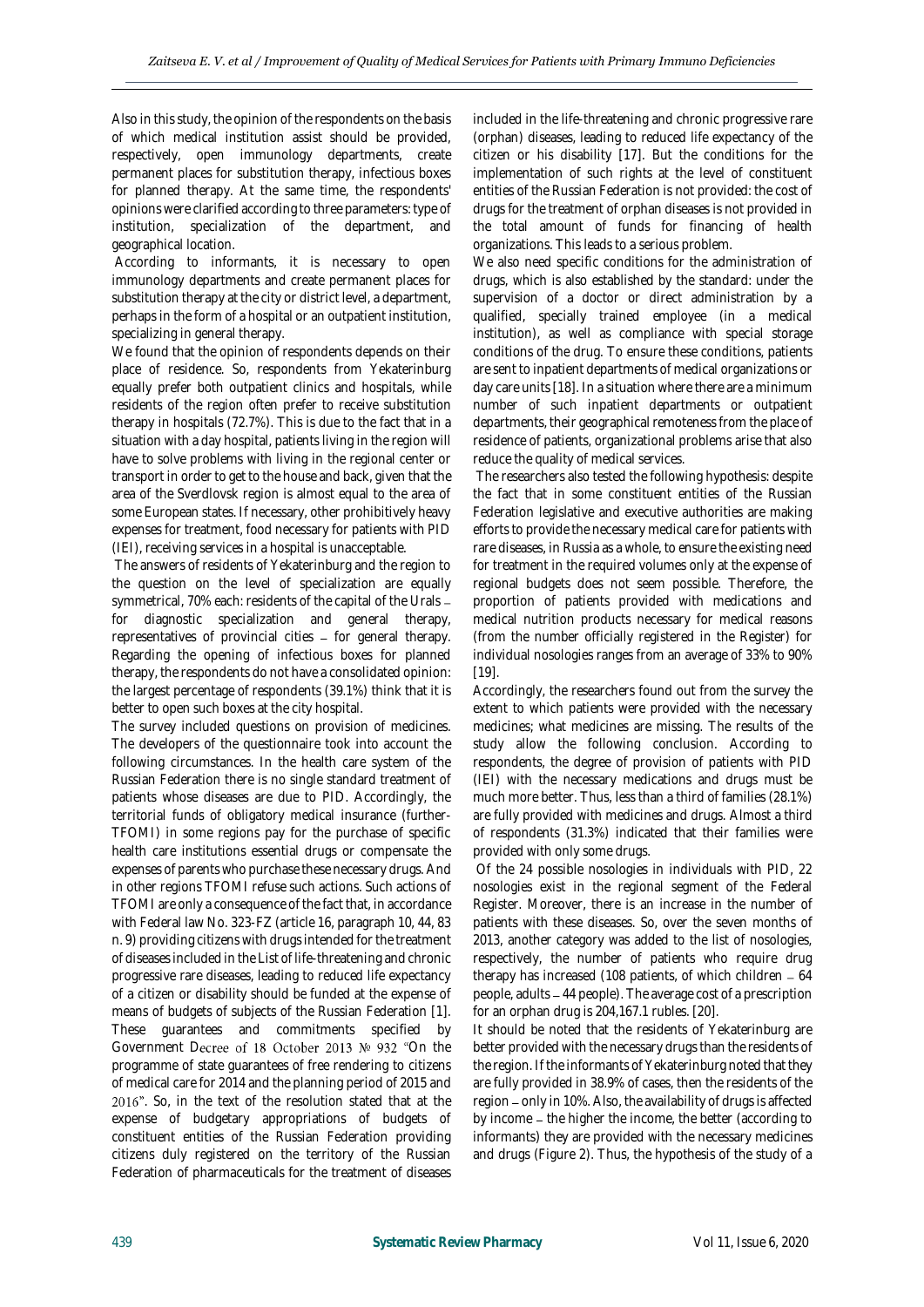relatively low degree of provision of drugs and preparations was confirmed.



**Fig. 2:** The degree of provision of patients with IEI with the necessary medicines and drugs (% of the number of respondents)

Another problematic relationship that was identified by the survey results is: the better the patient's health level, the higher the availability of medicines (Figure 3). But the same conclusion can be interpreted in another way: the lower the availability of medicines, the worse the patient with IEI (or his representative) evaluates health.

The logic in interpreting the relationship between health status and the availability of drugs is obvious. According to the respondents, the state of health is deteriorating due to the lack of the necessary drugs; the worse the health, the more drugs are required since there are no drugs due to the inability to buy or receive them, a shortage problem arises, which ultimately affects health.



**Fig. 3:** Provision of necessary medications and drugs, depending on the assessment of the health level of patients with CIE (in% of each health level)

As a result, doctors at polyclinics in which children with a diagnosis of primary immunodeficiency are observed and treated are not able to prescribe drugs which are not included in the standard. In hospitals, these drugs are also absent. And even if the main freelance immunologist in a particular subject of the Russian Federation develops such a standard, because it is not prohibited by law, as a rule, the regional leadership of the executive body of state power in the field of

health does not approve it, fears unforeseen administrative risks. As a result, the patient suffers, and his treatment becomes poor. The absence of a specific vitally important drug in the standard also leads to the fact that in order to avoid potential risk, doctors choose only the only method of treatment (administering the medicine), namely, under control, in a day care center (at the place of residence) or in the regional children's clinical hospital. In this case, a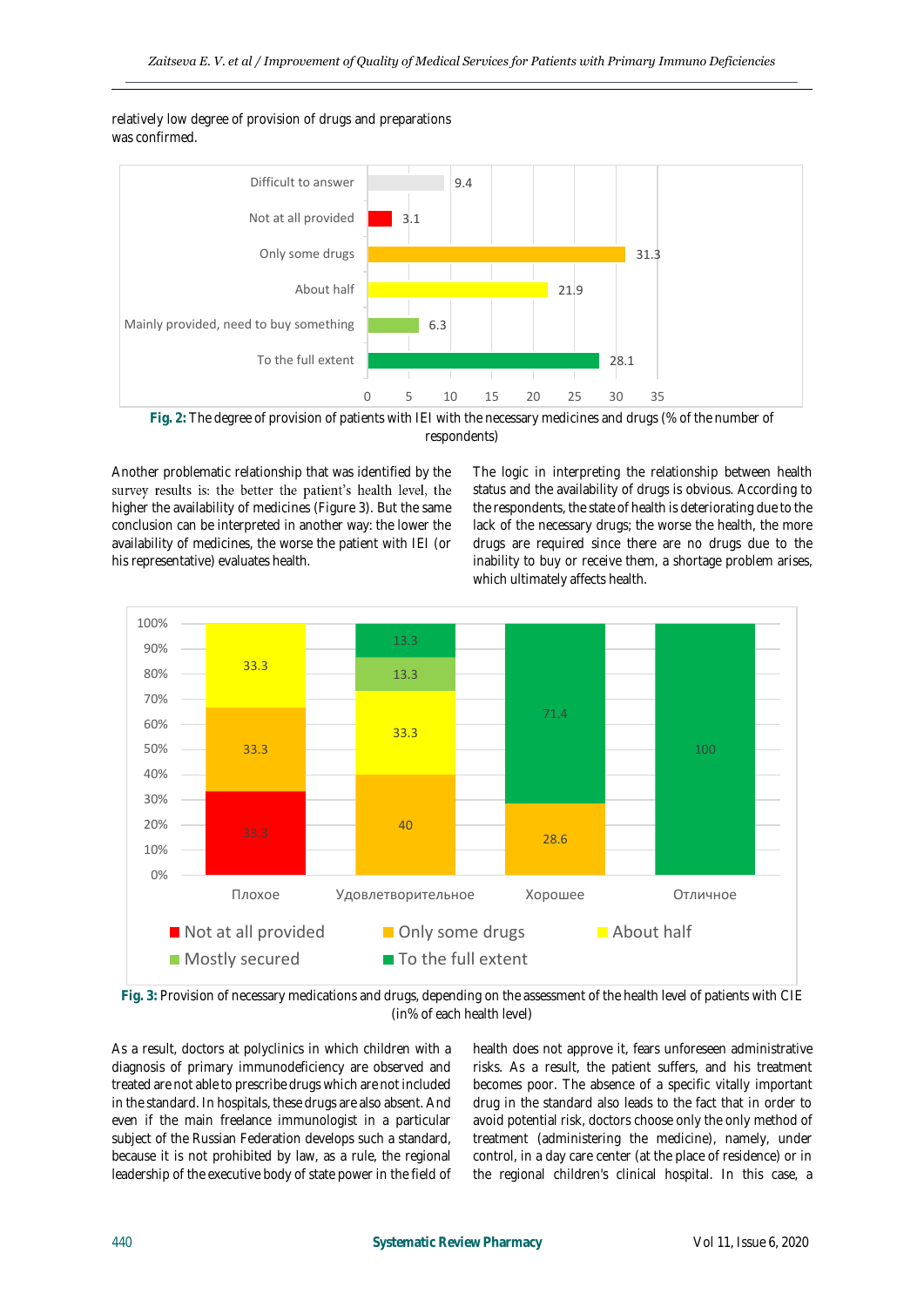different method is often ignored, for example, an outpatient or self-made injection if the parent has been trained. Note that this practice has long been established, for example, in the treatment of patients with diabetes mellitus, when the drug is given into the hands and is administered independently by the patient or relative.

According to the results of the study, it was found that the lack of drugs for patients with PID (IEI) is due to the

following factors (Figure 4). 36.8% of respondents indicated the economic factor, saying the high cost of medicines. So, 31.1% of informants (from those families who lack drugs) believe that "doctors don't want to prescribe the necessary drugs". 21.1% of respondents believe that "doctors do not understand what drugs we need." According to 21.1%, "there is a long line for the necessary drugs".



**Fig. 4:** The main reasons for the lack of drugs (according to informants) in % of the number of respondents. The amount % is more than 100, as several reasons could be mentioned

Thus, informants note that there is a problem in obtaining drugs that occurs due to incompetence or the doctor's unwillingness to prescribe the necessary drugs. Since we are

talking mainly about drugs that stop the manifestations of IEI, the responsibility lies largely with pediatricians and other specialists.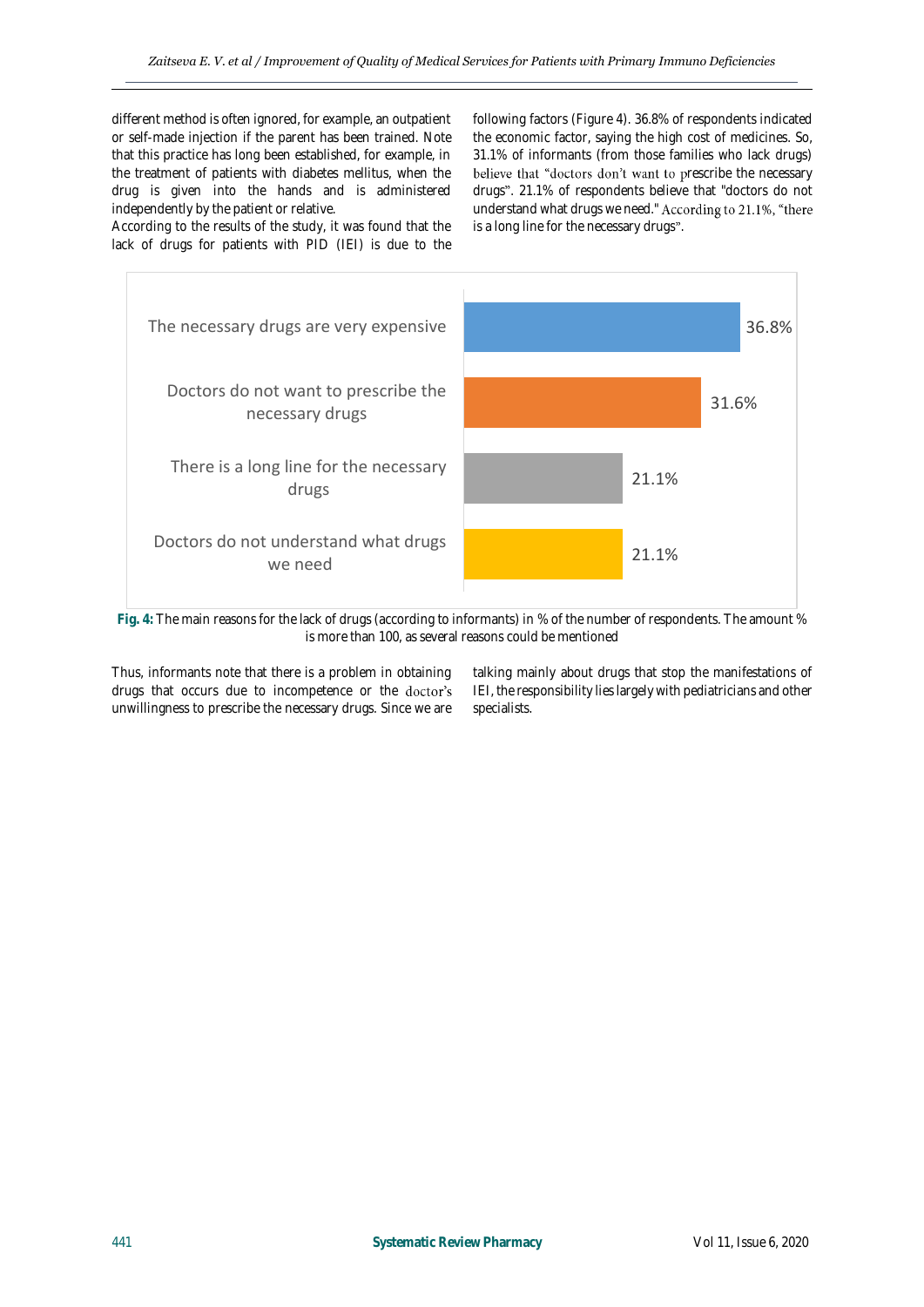

**Fig. 5:** How often did a family member find it difficult to visit various institutions (% of respondents)

The combination of problems that reduce the quality of medical services for patients with diseases associated with PID poses a risk of lowering the quality of life of the child. If he is a schoolboy and is obliged to attend school, but finds himself dependent on a particular medical institution for a long period of time, he is not able to travel outside the city, because forced to stay in the hospital. The daily routine imposed on the patient by a healthcare institution is not compatible with the educational process schedule. Therefore, this situation prevents full education, entails a child lagging behind the general education program, deliberately puts the future of the child in uncompetitive conditions with respect to peers.

For comparative evaluation of how often family members with children with diseases of the IEI, have various difficulties in educational institutions, researchers Index was calculated by the method of average, which was measured from 0 (all visited never had difficulties) to 1 (all visited constantly experienced difficulties). According to the data presented in figure 5, it is seen that most often the difficulties experienced by family members whose children attend municipal nursery, municipal kindergartens and public schools. Half of the respondents indicates that constantly experienced problems while visiting the municipal nursery. The key cause difficulties for patients with PID (IEI) in the municipal nursery, noted by all informants, is the inability to provide sterile climate in the institution. It is known that often parents bring in a nursery who fall sick or not fully recovered child who may infect others firstly the child with IEI. Certainly, representatives of educational institutions explain the danger of this situation to the parents and to prevent sick

children attended nurseries. However, parents are not always able to determine correctly whether the condition of their child's health risk to other children. Also members of families where there are sick children with PID (IEI), are faced with the lack of special children's institutions, and the unwillingness of the staff of the nursery work with those children. The second place on frequency index is the difficulty associated with attending a municipal kindergarten children. Someone interviewed the patients' parents constantly struggle with, someone occasionally. And only 16.7% of parents surveyed whose children with IEI attended kindergarten, never experienced difficulties. The key cause of difficulties for those who attended kindergarten, the same as for nursery – the inability to provide sterile climate. A third of parents whose children attended kindergarten, noted the lack of specialized children's institutions, 20% of respondents pointed to the unwillingness of personnel to work with these children, the lack of kindergarten health professionals, as well as the presence of aggression to a child with a IEI by other children or their parents.

## **CONCLUSION**

The analysis of theoretical literature, legal acts and practices allows us to conclude the following. Currently, the regulatory framework governing the provision of medical care and, accordingly, specific medical services for patients with PID, is incomplete and difficult to apply, because it includes many acts, which constant changes. At the same time in the list of orphan diseases need to make primary immunodeficiencies, and such a decision should not be delayed. Next, we need to recognize that managing the organization and delivery of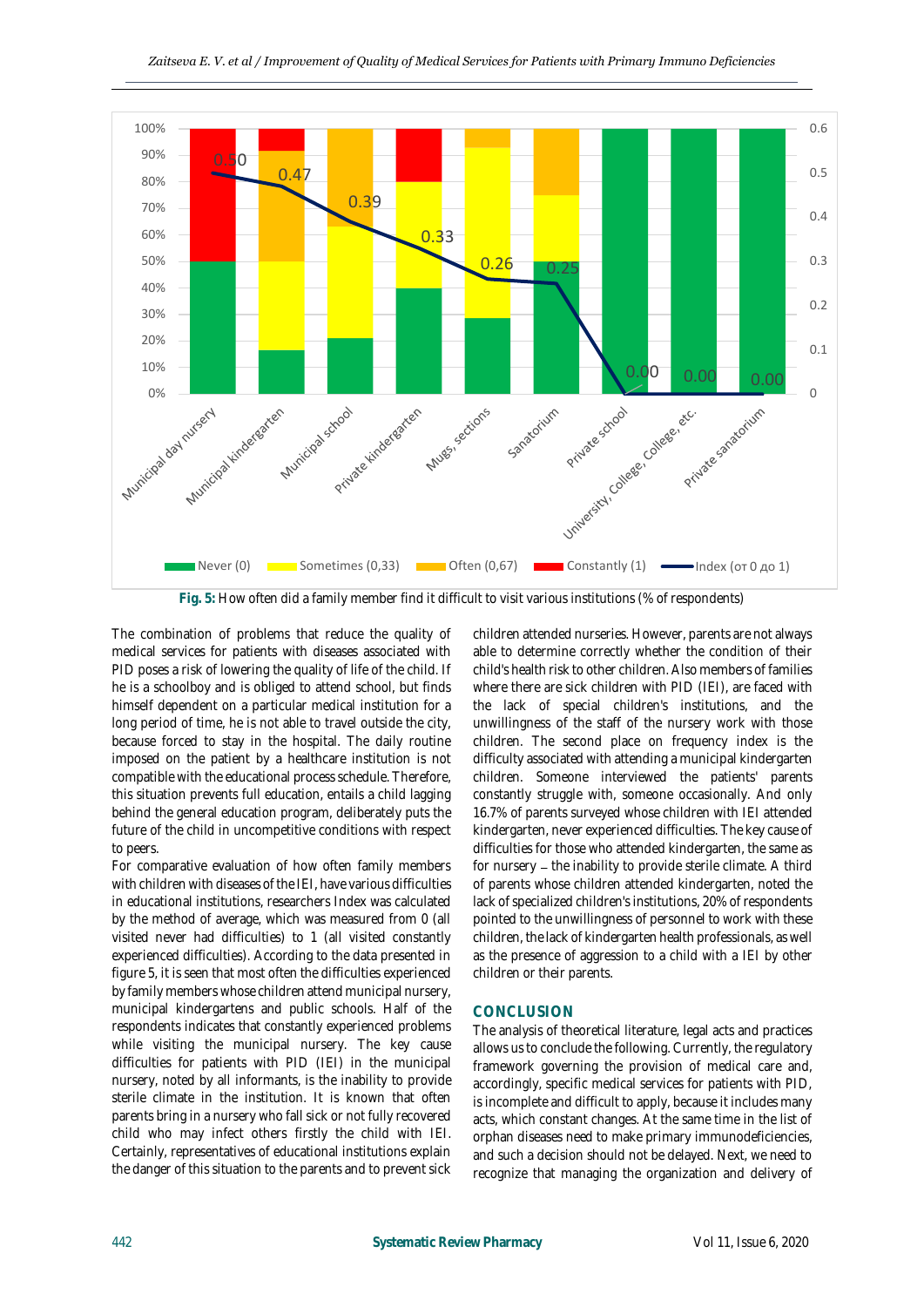health services is more difficult than in other social services. But it is possible to take into account the accumulated experience in organization of public services, the development and application of administrative regulations for systematization of the normative acts of medical services. A powerful source for making adjustments and improving the quality of medical services are the results of surveys of patients, their representatives. Our study showed dissatisfaction of patients quality of provided services, however, these studies show similar trends [21; 22]. Also the results of the surveys help to identify how the poor quality of health services affect other aspects of children's lives patients, namely, the quality of socialization. Such complex approach in identifying problems and their subsequent solutions will allow to create conditions for improving the quality of medical services to patients (children) with primary immunodeficiencies.

# **ACKNOWLEDGMENT**

The study was performed with financial support RFBR, research project No. 18-29-14059.

# **LITERATURE**

- 1. On the basis of health protection in the Russian Federation" (as amended. and EXT., joined. in force 08.01.2020): the Federal law of 21.11.2011 № 323-FZ (ed. from 27.12.2019, Rev. from 13.01.2020) of article 2. Mode of access: http://www.consultant.ru (date accessed: 21.03.2020).
- 2. On mandatory medical insurance in the Russian Federation: Federal law of 29.11.2010 № 326-FZ (ed. from 29.07.2018). Mode of access: http://www.consultant.ru (date accessed: 21.03.2020).
- 3. GOST R 50646-2012. National standard of the Russian Federation "services to the public. Terms and definitions". Date of introduction 2014-01-01.
- 4. Sekerin V. D., Dudin M. N., Gorokhova E. A., Kondrashova A. V. Blinkova E. S. (2019), Mathematical Modeling of the Analysis of Medical Services at the "Prevention" Stage through Quality Indicators QUALITY - ACCESS TO SUCCESS. 20 (173), 9-11.
- 5. The order of conducting the Federal register of persons suffering from life-threatening and chronic progressive rare (orphan) diseases, leading to reduced life expectancy of citizens or their disability, and its regional segments: the decree of the Government of the Russian Federation Nº403 // access Mode: https://base.garant.ru/ (accessed: 29.03.2020).
- 6. On the forms of documents for conducting of the regional segment of the Federal register of persons suffering from life-threatening and chronic progressive rare (orphan) diseases, leading to reduced life expectancy of citizens or their disability, and the order of their submission: the Order of Ministry of health of the Russian Federation dated 19 November 2012 No. 950 H // access Mode: https://base.garant.ru/(accessed: 29.03.2020).
- 7. About the order of rendering of medical aid to children and adolescents with allergic diseases and diseases associated with immunodeficiency: the order of MoH

of Sverdlovsk. region dated 04.07.2012 No. 750-p: [electr. resource] // access Mode: http:// minzdrav.midural.ru (date accessed: 29.03.2020).

- 8. Secker, B., Goldenberg, M.J., Gibson, B.E., Wagner, F., Parke, B., Breslin, J., Thompson, A., Lear, J.R., Singer, P.A. (2006), Just regionalisation: Rehabilitating care for people with disabilities and chronic illnesses. BMC Medical Ethics, 7, 9. DOI: 10.1186 / 1472-6939-7-9.
- 9. Voronina, L., Zaitseva, E., Nechkin, A., Tuzankina, I. Legal and ethical aspects of development of molecular genetic technologies [Aspectos legales y éticos del desarrollo de tecnologías de genética molecular] (2019), Opcion, 35(21), 703-718.
- 10. Daidone, S., & Street, A. (2013). How much should be paid for specialised treatment?. Social science & medicine, 84, 110-118& DOI: 10.1016/j.socscimed.2013.02.005.
- 11. On the approval of the standard of primary health care for adults with the disease caused by the human immunodeficiency virus (HIV) (screening for diagnosis and preparation for treatment) (Registered in the Ministry of Justice of Russia on December 13, 2018 No. 53007): Order of the Ministry of Health of Russia of 20.11. 2018 No. 796n // Access mode: http://www.consultant.ru/ (accessed date: 03/29/2020).
- 12. Karakina M.L., Tuzankina I.A., Beltyukov E.K. (2013), Problems of providing medical care to patients with orphan diseases in the Sverdlovsk region as an example of primary immunodeficiencies // Bulletin of the Ural Medical Science, 4 (13).
- 13. He, J., Song, P., Kang, Q., Zhang, X., Hu, J., Yang, Y., ... & Jin, C. (2019). Overview on social security system of rare diseases in China. Bioscience trends. DOI: 10.5582 / bst.2019.0120.
- 14. Cholpan, G. (2019), Perceptions offered by the patient with respect to the quality of medical services. International Conference on European Financial Regulation (EUFIRE), 429-435.
- 15. Iorga, C., Serban, A., Vezeteu, V., Condurache, A., (2019), Quality of the romanian medical services. Education excellence and innovation management through VISION 2020. 33rd International-Business-Information-Management-Association Conference, 1101-1106.
- 16. Pauer, F., Pflaum, U., Lührs, V., Frank, M., & von der Schulenburg, J. M. G. (2016). Healthcare services for people in Lower Saxony (Germany) suffering from a rare disease: Findings from a survey among medical professionals. Zeitschrift für Evidenz, Fortbildung und Qualität im Gesundheitswesen, 113, 36-44. DOI: 10.1016/j.zefq.2016.05.003.
- 17. On the program of state guarantees of free medical care for citizens for 2014 and for the planning period of 2015 and 2016: Decree of the Government of the Russian Federation of October 18, 2013 No. 932 // Access mode: https://base.garant.ru/ (Date of appeal: 03/29/2020).
- 18. Kosyakova N.V. (2018), Pharmaceutical support for children with orphan diseases in the Rostov region. Russian Bulletin of Perinatology and Pediatrics, 63 (4).
- 19. Zhuravleva M.V., Krysanova V.S., Veselov A.V.,